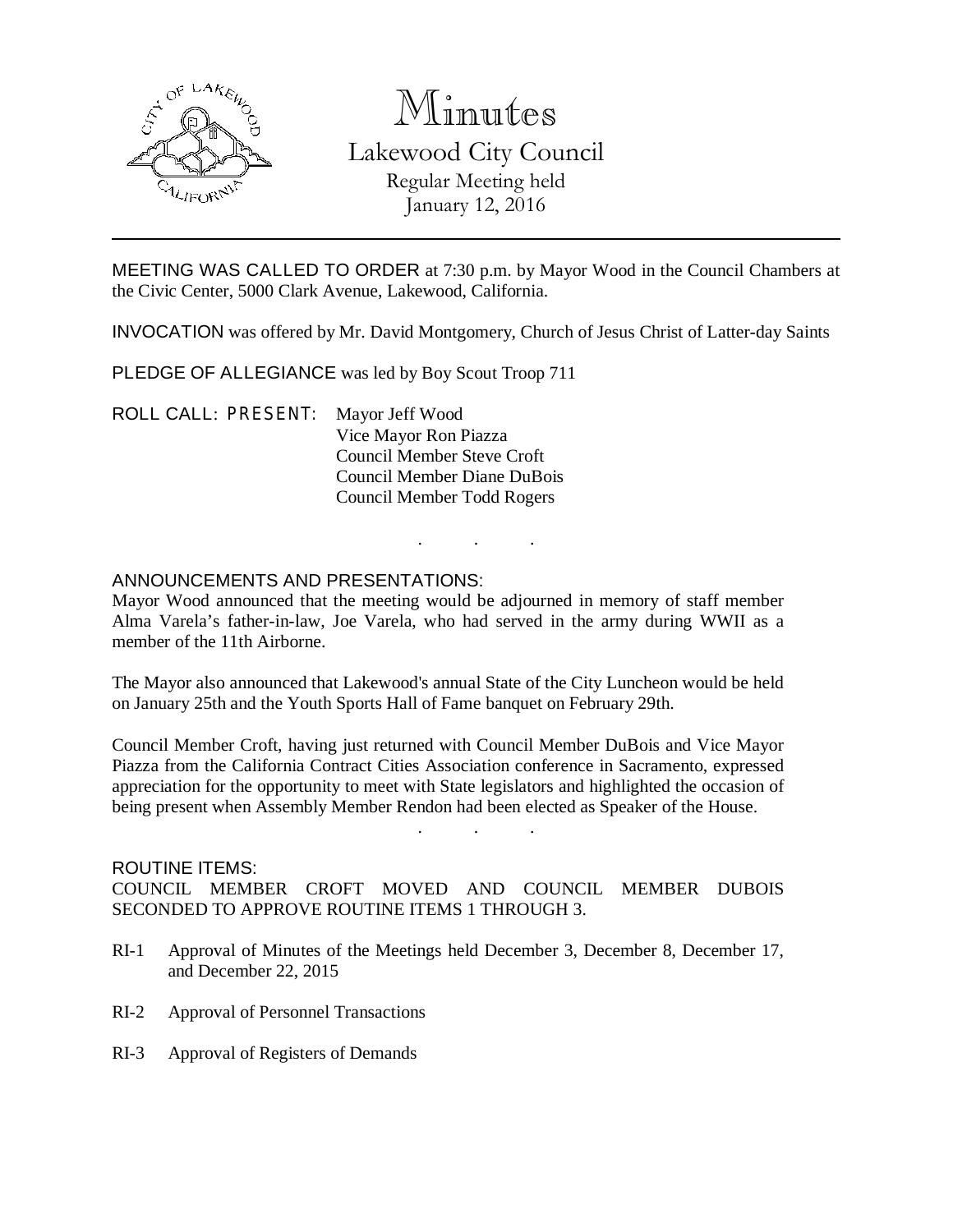ROUTINE ITEMS: - Continued UPON ROLL CALL VOTE, THE MOTION WAS APPROVED:

AYES: COUNCIL MEMBERS: DuBois, Rogers, Piazza, Croft and Wood NAYS: COUNCIL MEMBERS: None

1.1 • SECOND READING AND ADOPTION OF ORDINANCE NO. 2015-9; AMENDING MUNICIPAL CODE PERTAINING TO MARIJUANA REGULATIONS City Attorney Steve Skolnik advised that the proposed ordinance had been introduced at the previous City Council meeting and was presented for public hearing and second reading at this time.

. . .

Mayor Wood opened the public hearing at 7:39 p.m. and called for anyone in the audience wishing to address the City Council on this matter.

Scott Adams, Lakewood, expressed opposition to the cultivation ban stating he felt he was a responsible member of the community and grew his own marijuana for quality control purposes. He requested that the ordinance be amended to regulate and allow personal use growing.

Responding to questions from Council Member Rogers and Vice Mayor Piazza, Mr. Adams stated that his use of marijuana was for medicinal purposes under the recommendation of his doctor and that if he were not able to grow his own that he might be able to find sources in Long Beach but noted that there was no guarantee.

Steven Gregory, Lakewood, also expressed his opposition to the regulations citing his belief that legalizing marijuana would remove the criminal aspects associated with it.

Council Member Rogers asserted that if people were more respectful of their neighbors and did not abuse such privileges and rights, Council could be more supportive of allowing for marijuana cultivation but felt that resident complaints and other negative impacts had to be taken into account.

Council Member Croft concurred with Council Member Rogers' comments and explained that one of the reasons such regulations were being considered at this time had been due to recent changes in State law, which would preclude local authority if no action were taken.

Vice Mayor Piazza stated that he supported allowing people to obtain marijuana for medicinal purposes but that he opposed allowing its cultivation within the City.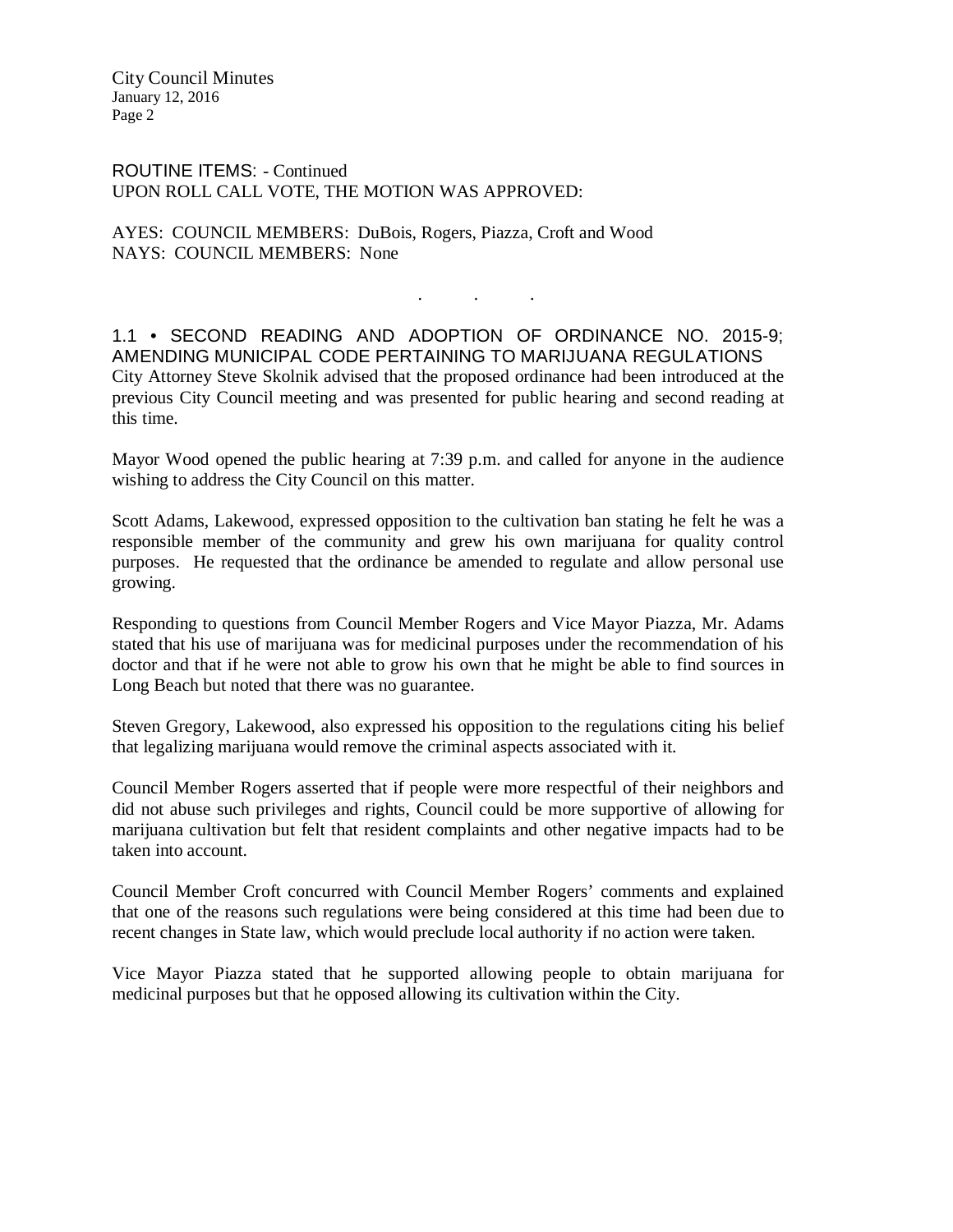1.1 • ORDINANCE NO. 2015-9; AMENDING MUNICIPAL CODE PERTAINING TO MARIJUANA REGULATIONS - Continued

ORDINANCE NO. 2015-9; AN ORDINANCE OF THE CITY COUNCIL OF THE CITY OF LAKEWOOD AMENDING ARTICLE IX OF THE LAKEWOOD MUNICIPAL CODE CLARIFYING AND IMPOSING AN EXPRESS PROHIBITION ON MARIJUANA CULTIVATION, PROPAGATION, PRODUCT LABELING, STORING, PROCESSING, TRANSPORTING, DELIVERY, SALES, BARTERS, DISPENSARIES AND COOPERATIVES AND TESTING LABORATORIES IN THE CITY

COUNCIL MEMBER ROGERS MOVED AND VICE MAYOR PIAZZA SECONDED TO ADOPT ORDINANCE NO. 2015-9. UPON ROLL CALL VOTE, THE MOTION WAS APPROVED:

AYES: COUNCIL MEMBERS: DuBois, Rogers, Piazza, Croft and Wood NAYS: COUNCIL MEMBERS: None

1.2 • INTRODUCTION OF ORDINANCE NO. 2016-1; AMENDING SPECIFIC PLAN NO. 2011-2 FOR 500 LAKEWOOD CENTER AND 4301 CANDLEWOOD STREET THROUGH 5021 CANDLEWOOD STREET

. . .

Sonia Southwell, Director of Community Development, displayed slides and made a presentation based on the memo in the agenda. She stated that Macerich, owner and property managers of Lakewood Center, had submitted an application to amend and retitle the Lakewood Center Specific Plan and to allow temporary outdoor activities in designated event areas. She added that the current surplus of 306 parking spaces could be used by such events and that temporary outdoor uses such as art shows, car shows, City sponsored events and promotions, recurring farmer's markets and other seasonal uses and displays would be authorized. Each event would be allowed to have promotional, informational and directional signage. The proposed ordinance clarified that additional uses be approved by a Special Event Permit on a discretionary case-by-case basis; limited the initial authorization for such temporary outdoor activities to calendar years 2016-2017; and established a performance review in or after September 2017 and created a procedure by which the City Council could extend the authorization for additional calendar years. She concluded by stating it was the Planning and Environment Commission's recommendation that the City Council introduce the proposed ordinance pertaining to the Lakewood Center Specific Plan to allow temporary outdoor activities in designated event areas and to approve the related negative declaration.

Responding to Council Member Rogers' questions regarding the designation of seasonal events, Ms. Southwell explained that activities and displays such as a Santa's village or pumpkin patch would be determined for approval based on the Specific Plan. She added that at this time, no outdoor activities were allowed and that it was recommended that subsequent to their being held, such events be reviewed for future consideration.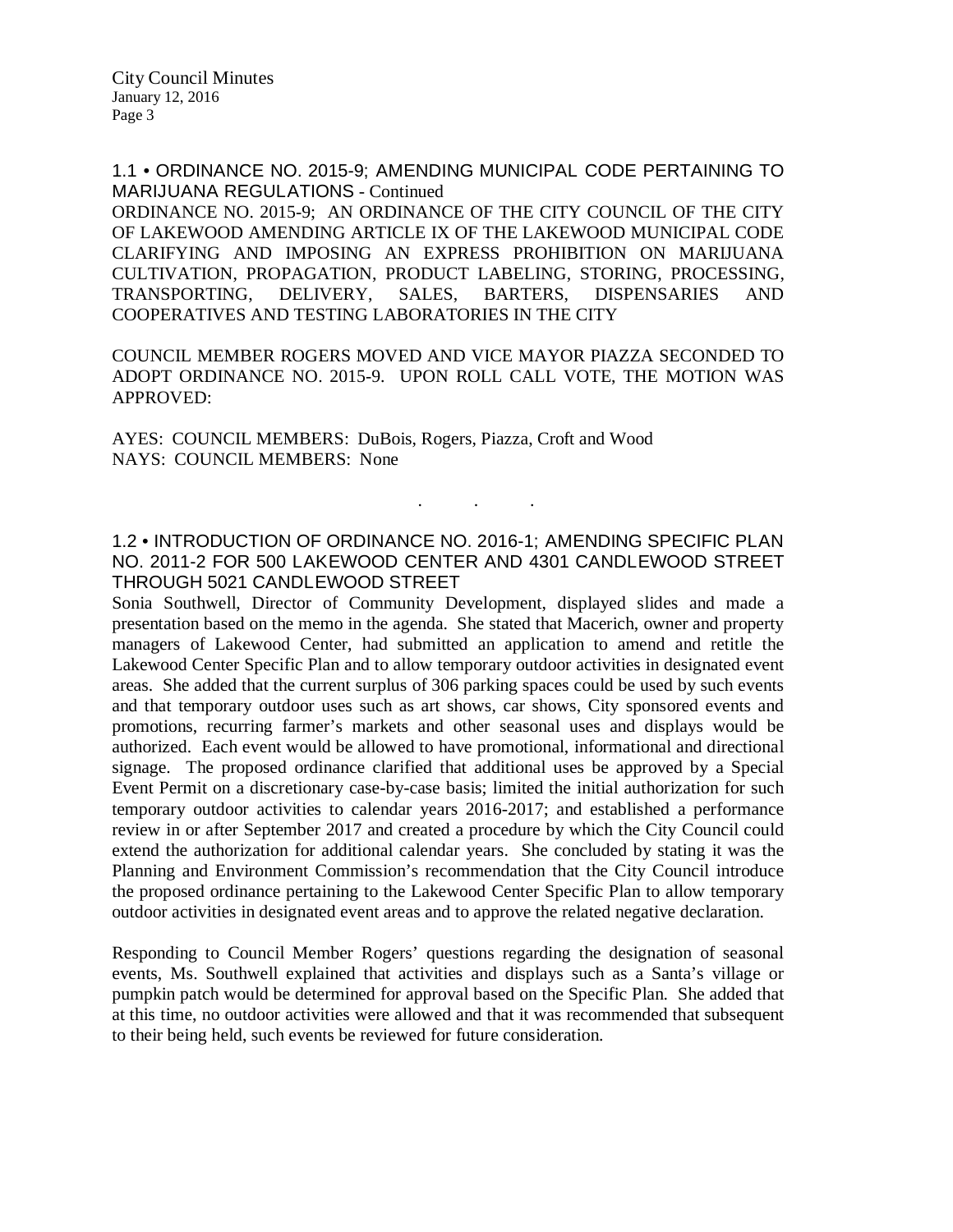## 1.2 • INTRODUCTION OF ORDINANCE NO. 2016-1; AMENDING SPECIFIC PLAN NO. 2011-2 FOR 500 LAKEWOOD CENTER AND 4301 CANDLEWOOD STREET THROUGH 5021 CANDLEWOOD STREET - Continued

Mayor Wood opened the public hearing at 8:02 p.m. and called for anyone in the audience wishing to address the City Council on this matter.

Alan Gafford, Lakewood, offered that the availability of parking spaces at the Mall provided an opportune area to hold such events.

Nicole Flynn, Macerich Regional Vice President of Marketing, responded to an earlier query regarding whether such activities were held at Macerich's other locations by noting that Cerritos Mall recently held a Ride and Drive event.

Vice Mayor Piazza expressed support for allowing mall management to establish Lakewood Center as a place that provided unique opportunities for residents to shop and participate in special activities but stated that he would be reluctant to approve additional events if they were not as successful as anticipated.

Council Member Croft concurred by stating that he appreciated the efforts to make available such innovative events after having received repeated requests from residents for a farmer's market. He also clarified that with regards to the issue of oversight, the eighteen-month period did not have to lapse before a review could be conducted and could occur following the event.

Council Member Rogers, acknowledging the potential for great events, stated he would not support adoption of the ordinance due to his concerns regarding the ability to hold such events by right and that issues such as residents' perceptions of safety and security had not been addressed.

Responding to Mayor Wood's request that the review period be adjusted to allow for feedback by July 2017, Mr. Skolnik clarified that the inclusion of a review date in the plan had been to allow that it would automatically come back but did not indicate that it could not come back sooner. He further advised that as with any other ordinance, it could be rescinded or modified at any time. He added that staff had the administrative ability to prevent permits from being issued for any type of activity and that simply because an item had been listed did not mean it would automatically be approved.

Council Member DuBois stated that Mall management should be allowed the opportunity to provide events they felt responded to the community's needs. She stated that the proposed activities required planning and that ample time should be provided to produce successful events.

Ms. Southwell confirmed for Mayor Wood that while a set schedule had not been provided as yet pending the approval process, a system could be implemented to provide as much advance notice as possible.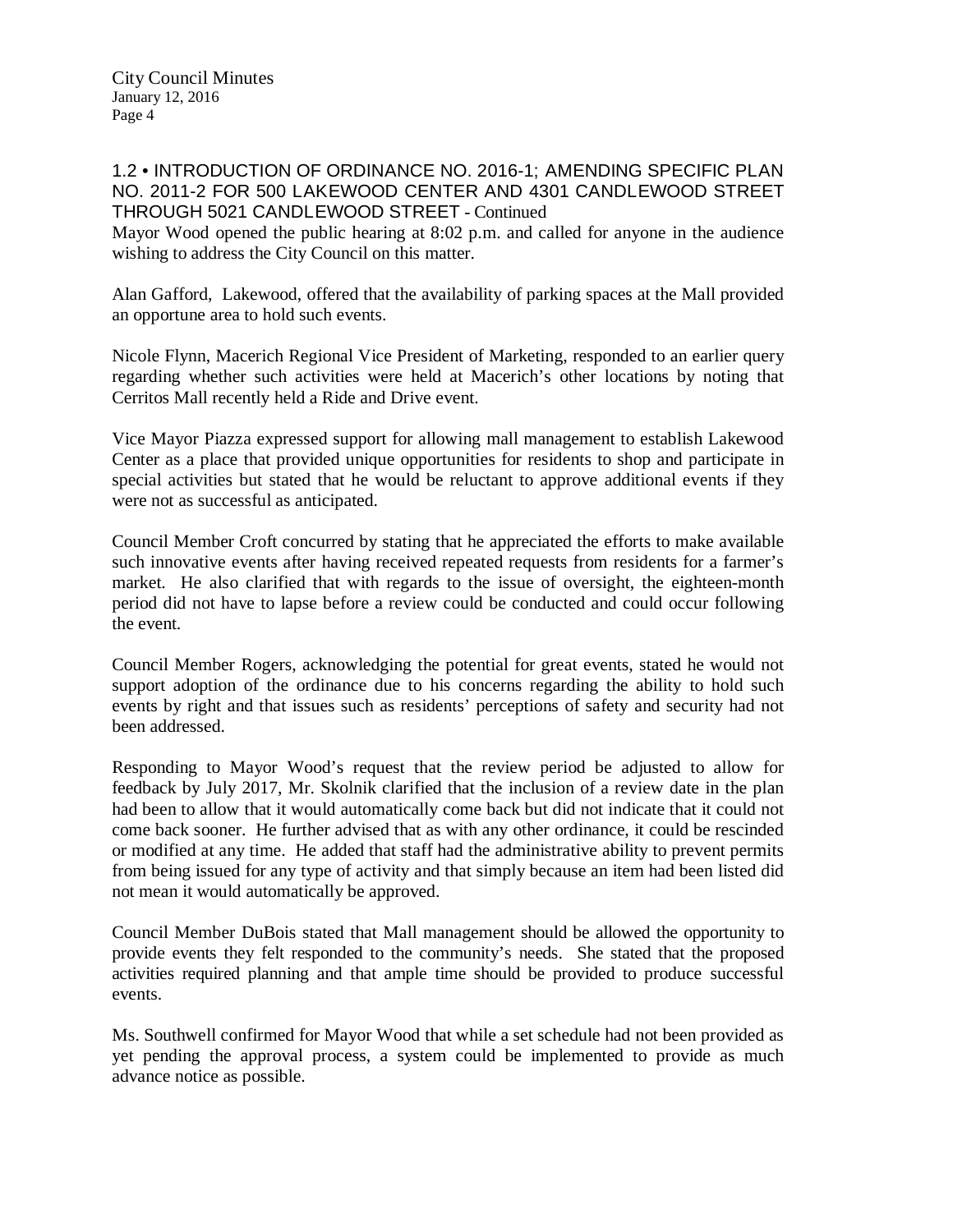City Clerk.

1.2 • INTRODUCTION OF ORDINANCE NO. 2016-1; AMENDING SPECIFIC PLAN NO. 2011-2 FOR 500 LAKEWOOD CENTER AND 4301 CANDLEWOOD STREET THROUGH 5021 CANDLEWOOD STREET – Continued ORDINANCE NO. 2016-1; AN ORDINANCE OF THE CITY COUNCIL OF THE CITY OF LAKEWOOD AMENDING AND RETITLING THE LAKEWOOD CENTER SIGN PROGRAM SPECIFIC PLAN (2011-2) TO BE THE LAKEWOOD CENTER SPECIFIC PLAN AND TO ALLOW TEMPORARY OUTDOOR ACTIVITIES was read by title by the

VICE MAYOR PIAZZA MOVED AND COUNCIL MEMBER DUBOIS SECONDED TO APPROVE THE RECOMMENDATION OF THE PLANNING AND ENVIRONMENT COMMISSION REGARDING SPECIFIC PLAN 2011-2; CHANGE THE WORDING ON THE ORDINANCE TO ESTABLISH A PERFORMANCE REVIEW ON OR BEFORE AUGUST 2017; PROVIDE FOR PERIODIC REVIEW NO LESS THAN THREE TIMES A YEAR OF EVENTS CONDUCTED UNDER THIS PLAN; WAIVE FURTHER READING OF THE ORDINANCE, INTRODUCE ORDINANCE NO. 2016-1; AND APPROVE THE NEGATIVE DECLARATION.

In response to Council Member Rogers' inquiry, Vice Mayor Piazza stated that it had been his intent in making the motion to leave open whether the periodic review would be conducted by either the Council or by committee to provide feedback on the events.

At the request of Mayor Wood, the City Clerk read the motion on the floor as made by Vice Mayor Piazza.

UPON ROLL CALL VOTE, THE MOTION WAS APPROVED:

AYES: COUNCIL MEMBERS: DuBois, Piazza and Croft NAYS: COUNCIL MEMBERS: Rogers and Wood

SUCCESSOR AGENCY ACTIONS

1. Approval of Registers of Demands COUNCIL MEMBER CROFT MOVED AND COUNCIL MEMBER DUBOIS SECONDED TO APPROVE THE REGISTERS OF DEMANDS. UPON ROLL CALL VOTE, THE MOTION WAS APPROVED:

. . .

AYES: COUNCIL MEMBERS: DuBois, Rogers, Piazza, Croft and Wood NAYS: COUNCIL MEMBERS: None

. . .